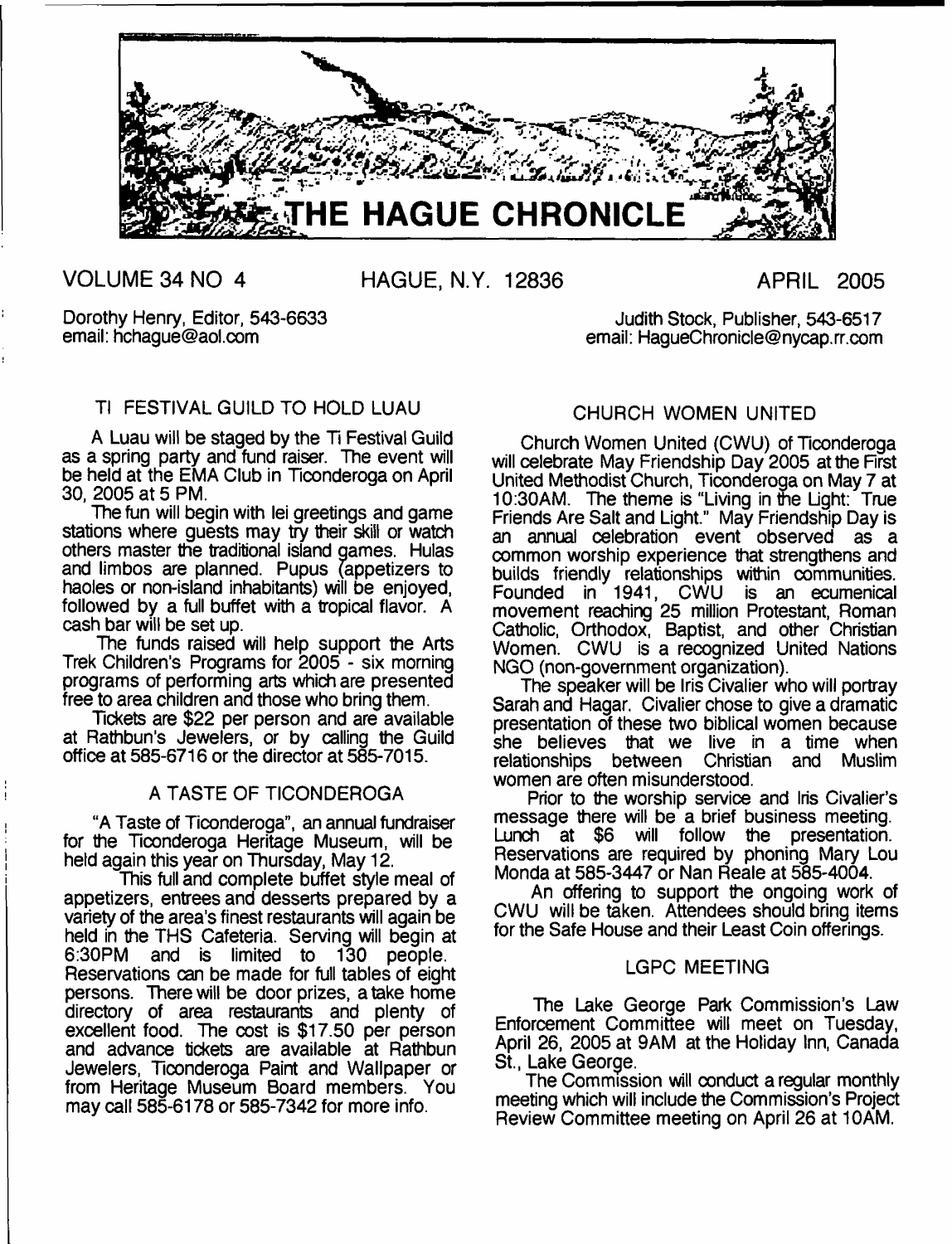March's "Birds of Prey" program given by Biologist Beth Bidwell and the AARP 55-Alive Driver Safety Course held on April 7th were our two latest successful events.

April's meeting will be on Tuesday, April 26th at 1:30 PM at the Community Center with guest speaker will be Grant VanPatten. We invite all you  $50++$  out there to join us that day. would give you a chance to check out the Club.<br>New faces are always welcome. New faces are always welcome.

#### MEMORIAL DAY CELEBRATION

On SATURDAY, MAY 28TH the Funfest at the Beach will be from 10 AM to 4<br>PM. We need crafters, demonstrations and/or We need crafters, demonstrations and/or displays, & food concessions. The Gala Parade 'rain or shine' is at 2 PM. Prizes will be awarded for BEST IN PARADE, MOST PATRIOTIC, MOST CREATIVE & for the BEST YOUTH PRESENTATION. You do not need to be a business or belong to a club - just chum up those brain cells, devise a plan, find the props and who knows? You could be a winner. But you must call to sign up.

Manpower is needed to set up the Fun Fest from 8:30 - 9:30, AM. Also volunteers are needed for traffic control/parking during the needed for traffic control/parking parade itself from 1 - 3:30 PM. You do not have to be a Senior Club Member to help. This event is YOUR DAY so do take part and enjoy the fun.

The Memorial Service at the Beach will immediately follow the parade at approximately The first two events are acts of Community Celebration, however this Service is the true reminder of what Hague's DAY TO REMEMBER means. It will be short, consisting of song, speech, prayer and finalized with a rifle salute by the Marine Leathernecks and the sound of taps.

Many thanks for all those donations that have been coming in which make this all<br>possible. Anvone else who wishes to Anyone else who wishes to contribute, please make checks payable to HAGUE SENIOR CITIZENS CLUB - PARADE ACCOUNT & mail to the Hague Community Center, Hague, NY 12836.

For additional information, please contact Emily Cobb at 543-6325, Dottie Henry at 543- 6633 or Madeline Pelkey at  $543-6130$ .  $\ldots$ mp



Red-Tailed Hawk

one of the Birds of Prey demonstrated by Beth Bidwell

The New York State "Outstanding Contribution by a Senior Citizen" Award is presented each year by county to a senior citizen<br>who has made a positive and beneficial has made a positive contribution to the senior citizens community. We are pleased to announce that the Warren County winner was Hague's nomination, Janet Hoffay.

Janet was President of the Hague Senior Citizens Club for six years (1997-2002). Under her very able leadership the Club flourished. Thanks to her dedicated ground work, today it is a very active organization, and plays an important role in our community. Also for four years Janet volunteered as Deputy Care Officer at the Hague Food Pantry. Though now retired, Janet's big heart and helping hands are always available to her senior friends whenever needed. serves on the volunteer staff of the Hague Chronicle as one of the dedicated mailing crew.

We congratulate Janet who is one of Hague's "Unsung Heros"! ...mp

#### BIRDS OF PREY TALK

In a humorous presentation at the March Senior Citizens meeting, the audience learned many interesting facts from guest speaker Beth Bidwell. Beth is a biologist and Executive Director of The Wildlife Institute of Eastern New York. She brought each of the live birds out of its cage to perch on her fringed falconer's glove. The first to appear was a red-tailed hawk whose droppings are expelled up to six or seven feet away rather than directly under the nest in order to trick its predators and make it harder for them to locate its eggs or hatchlings.

The red-tailed hawk likes it here in Hague, too. You might see one high above Rogers' Rock, soaring in wide, lazy circles. It doesn't have to flap its long wings. The rounded wing tips make turning easy. The hawk can save its energy for hunting. **It** can zero-in on dinner, and bomber-dive at a red squirrel, mouse, or muskrat a mile or so away. But it's not an easy meal because the red-tailed hawk and other birds of prey are often severely injured or killed in the act of hunting, like this one - by a car.

When they're hunting, these birds of prey are totally focused on catching that mouse or squirrel. They don't notice the danger of cars zooming near roadsides where small mammals are easiest to hunt The magnificent creatures in their cages-- the hawks, owls, and the falcon that she brought to show--all of them were injured by cars. Not one of them will ever hunt again. Nor are likely to mate again. Beth's audience got an increased appreciation of the wonderfully made birds of prey that share our environment-sometimes even our own back yards. ...c i 4/05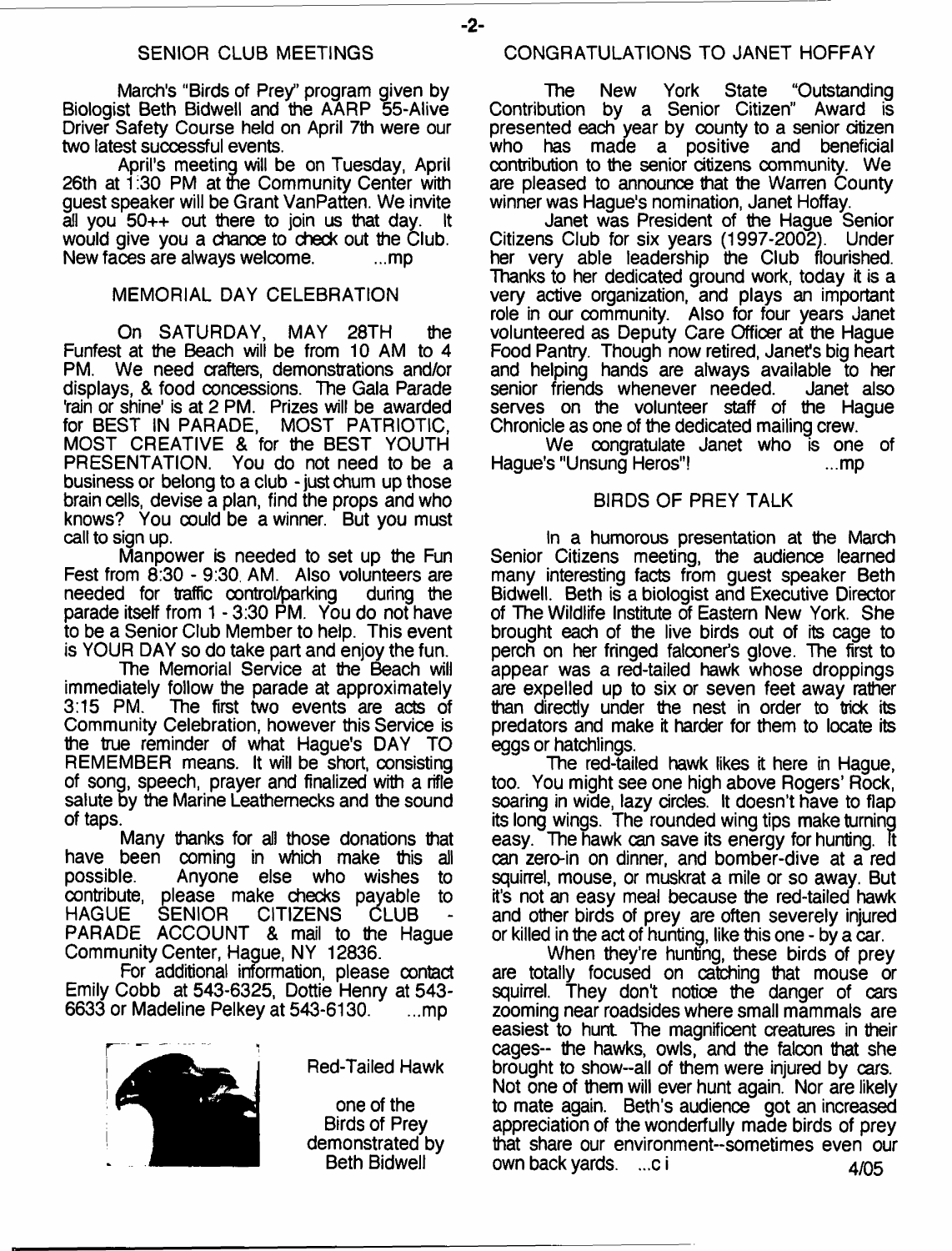## NEWS FROM OUR ASSEMBLYWOMAN

Assemblywoman Teresa Sayward (R-Willsboro) said that the first on-time New York State budget in 21 years will make great strides in not only bringing a better quality of life to the hard working families of the North Country but will also greatly reduce the heavy tax burden that has been caused by skyrocketing Medicaid costs.

Sayward said the Legislature approved a Medicaid reform plan that will place a cap on local costs and accelerate the state's takeover of the Family Health Plus health care program. This plan will save Essex, Hamilton, Saratoga and Warren counties a total of about \$100 million over the next five years.

A key component of the Medicaid takeover is to ensure that local social services districts exercise due diligence with respect to their statutory and regulatory functions in the administration, supervision and operation of the Medicaid program. This will require districts to regularly monitor enrollment, utilization, provider service and expenditure patterns, including patterns suggestive of fraud and abuse.

The state was to assume half of the counties' share of Family Health Plus this year and the balance in 2006. Under the Legislature's current agreement, the state will assume the entire cost of the program beginning Oct. 1, 2005.

Total local government savings for state fiscal years 2005-2010 resulting from the Medicaid cap and the state takeover of Family Health Plus will be \$20,680,172 for Essex County, \$1,247,383 for Hamilton County, \$46,164,962 for Saratoga County and \$31,934,174 for Warren County.

Sayward said this year's budget also extended and expanded the Empire Zone Program. Hamilton County, which does not have the services of the Empire Zone Program, now is able to reap the benefits of this important program.

#### HAGUE VOLUNTEER FIRE DEPARTMENT

During the month of March the HVFD answered six calls with a total of 88.5 man hours expended. Ambulance calls for the month of March were 9 calls using 68.5 man hours.

The week of May 15-21 is National EMS week. If you see one of our volunteers, please stop and say 'Thank You". They are a very dedicated and hard working group.

#### CHICKEN BBQ

The HVFD will hold a chicken barbecue on Saturday, May 28 from 4 - 8M at the Fire Hall on West Hague Road. Adults - \$10.00, Children. \$8.00. The menu consiss of chicken BBQ, corn on the cob, baked potatoes, rolls and butter, strawberry shortcake and a beverage. Hamburgers and hot dogs will also be available. WOKO will be on hand to provide entertainment.

#### GRANT VAN PATTEN TO SPEAK

- **3**-

The Hague Senior Citizens Club invites all interested people who would like to enjoy a funfilled afternoon and learn about the early days of TV to the next meeting to be held on Tuesday, April 26 at 1:30PM at the Community Center.

Grant Van Patten has been in the field of Comnunications during his entire adult life. In WWII he served in the Special Services branch of the Marine Corps working with a variety of performers including Bob Hope and Bing Crosby. Later, after receiving degrees in Communications from Michigan State Univ. and Syracuse Univ., he became one of the earliest Producer/Director/Performers in an industry which would touch all of our lives substantially - TELEVISION.

As the medium expanded, so did the interest of performers and politicians alike. Grant found himself working with well-known people in all walks of life including Mary Martin, Nelson Rockefeller, Dave Garraway, Ronald Reagan, Hugh Downs, Jacob Javits, Madam Von Trapp and many others who wanted access to America's living rooms.

Having spent many years in this fast-growing, fast-paced, and mostly live TV industry, Grant has accumulated a variety of stories, anecdotes, and slides of an era which would eventually change the way we live. It was the time of Uncle Milty, Howdy Doody, Sid Caesar, Garry Moore, and Arthur Godfrey. Do you remember Bishop Fulton J. Sheen, Ed Sullivan, Jack Parr and Wally Cox?

If those names ring up a bit of nostalgia, then you are at the right age to want to know what went on behind the scenes. It was an exciting time for those with TV sets in their homes, but even more exciting for those people in the studio where live performances went on the air without the sanitizing effects of film or video tapes. Some of what came out over the airways had little to do with the plans of the producers and directors for that moment. One such person who was there was Grant Van Patten, a Producer/Director and Performer for WRGB/NBC for twenty years from 1950-1970.

Grant went on to become the Director of the Communications Center at the NY State Univ. al Albany and a Consultant with the NY State Satellite Communications Network and has recently served as a judge for the National Association of Television Arts and Science in their annual "Emmy" awards.

The Town of Hague is very fortunate to daim Grant Van Patten as a summer resident of Silver Bay.

The Senior Citizens Club invites everyone to enjoy his most amusing stories of the early days of LIVE TV and help fill the Community Center with laughter. ...djh **AKV, and AKV, and AKV, and AKV, and AKV**, and AKV, and AKV, and AKV, and AKV, and AKV, and AKV, and AKV, and AKV, and AKV, and AKV, and AKV, and AKV, and AKV, and AKV, and AKV, and AKV, and AKV, and AKV,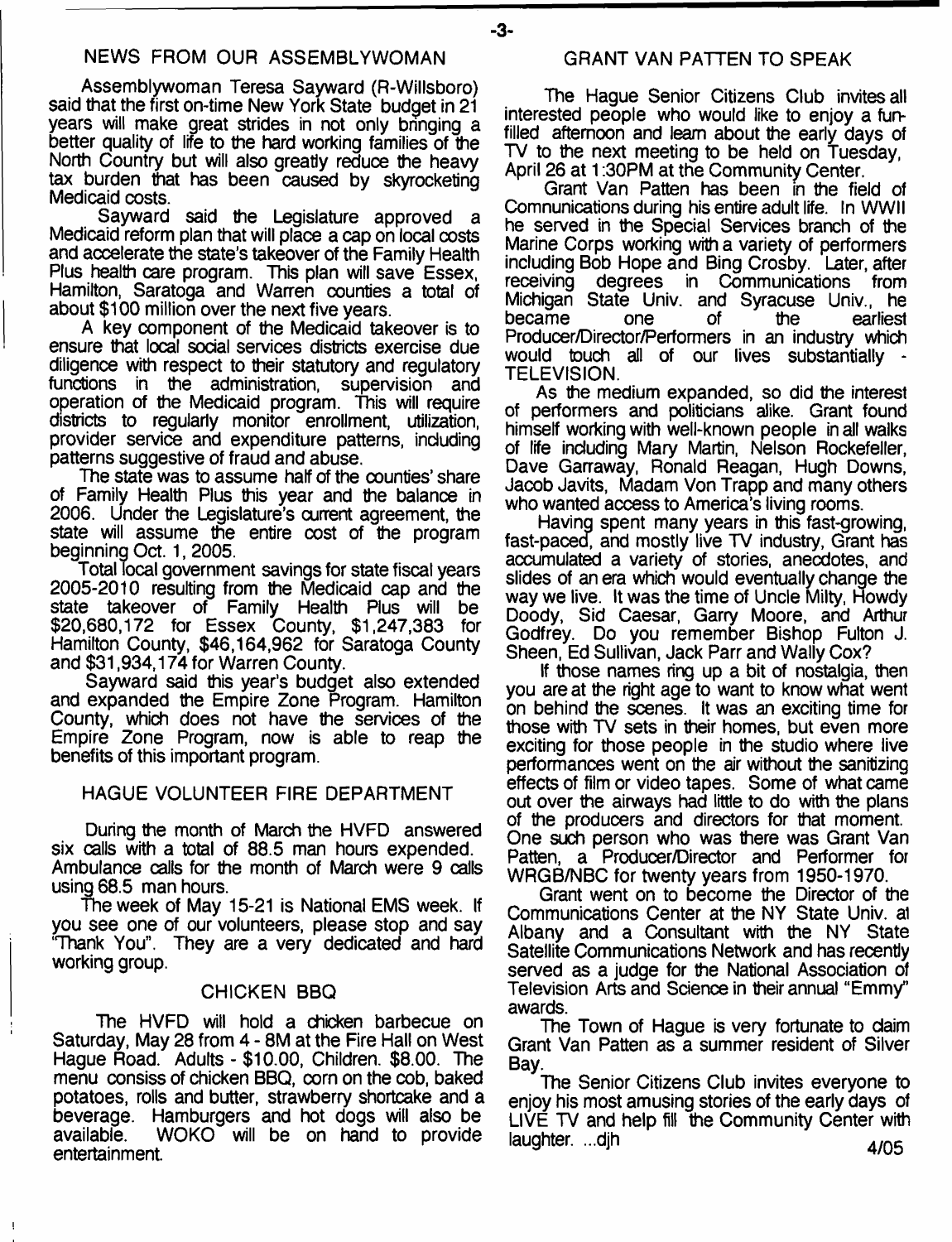Present were Bruce Clark, Deputy Chairman; Mary Lou Doulin, George lanson, Tina Barth King, Bill Pittman and Nelson Waters and absent was Robert Goetsch, Chairman. The Deputy Chair thanked Nelson Waters, who has resigned, for his service to the Zoning Board.

#### DOUGHERTY (43.13-1-36). 4 Cranberry Lane. Cape Cod Village. TR-1

The applicants wish to remove existing structure and replace it with a new house that increases the nonconformance of the setback dimensions and exceeds the square footage limitation.

A public hearing was held on the Dougherty property and Deputy Chairman Clark announced that of the 52 letters that were sent out to neighbors within 500 ft of the property, they had received 6 written responses - 4 letters for the project and 2 opposed. He read the letters received in opposition from Bambach and Manley and letters in favor from Belden,<br>Brown, Megow and Coleman. Claire Best read a Brown, Megow and Coleman. letter from the President of Cape Cod Village Club requesting that the matter be tabled until the proposal was in compliance with the bylaws of the Club. George lanson noted that persons buying property in Cape Cod will have an expansion in the back of their minds. He felt there is an obligation on the part of the association and on the seller to make it known that these variances may be needed before remodeling work is done. And he noted that this Board is bound by the zoning law rather than CCVC restrictions although "we want to hear how the neighbors feel."

Tina King had concerns that "legally we did not notify the adjacent property owners within the required 10 day period." The notice was sent out only 9 days beforehand. The Board approved a continuance which allows the CCVC to work with the Doughertys but the need for the continuance was based on the legality of the 9 day notification.

#### WITH THE OFFICE OF THE ZEO

The records of the Zoning Office show approval for the following applications in 2005: for an addition to an existing home - Craig, Red Fox Lane; Prol, Bobkat Lane; Bast, Arcady Drive; Neumann, Red Fox Lane; Ricciardi, Lakeshore Drive; for an accessory structure - Porter, New Hague Road; Windrem, New Hague Road; Giading, Lakeshore Dr; Lucking, Hermitage Road; Renzi, Holman Hill Road; for a septic system - Daley, Route 9N; Windrem, New Hague Road; Neumann, Red Fox Lane; Snug Harbor Marina, Lakeshore Drive;

for a subdivision - Waters, Decker Hill Rd;

for a sign - Allen, Hague Group, Graphite Mt Road; Miller, Century 21, Graphite Mt Road;

for a new house - White. N. Friends Point Road; Cook, Robinhood Drive.

Present were Chairman Dave Swanson, Cathy Clark, Roily Allen, Pam Peterson, Tim Costello and John Brown and absent was Peter Foster.

WATERS. N (25.4-1-18.11). Decker Hill Road.OC-1 The Board approved a request for a minor subdivision of 52.5 acres into 4 lots of 23.0,16.1, 7.4 and 6.0 acres. Chris Navitsky, LG Waterkeeper said that he applauded not maximizing the subdivision (each lot in OC-1 is only required 2.9 acres) but suggested that Mr. Waters put a covenant on any deeds to prevent further subdivision.

WILEN (43.13-1-4). Lakeshore Drive. TR-1

This property is already composed of two separate parcels as outlined in Mr. Wilen's deed so a subdivision is not necessary. However, a request was approved for a lot line change to bring both parcels into compliance with the TR-1 requirement of 1.1 acres per lot.

BARTON (60.17-1-13), Oneida Drive. TR-1R

Approval was given for an addition to existing house which is closer to the Lake than 100ft. NEUMANN (60.13-1-9), Arcady Bay, TR-1

Approval was given, with understanding that the septic will be upgraded, for an addition of dormers and an entryway with installation within 100ft of the Lake.

MAIARO (42-1-9). Decker Hill Rd. (25.4-1-41). Fitzgerald Rd. OC-2

Mr. Maiaro owns property across from the<br>Wastewater Treatment Plant in the Special Treatment Plant in the Special Commercial Use Zone that was created in 1996 and has requested that the Town zone his property to permit smaller parcels similar to other properties in the commercial zone on Decker Hill Rd. OC-2 zoning requires a minimum of 8 acres per lot while the other lots which are in OC-1 only require 2.9 acres. The Town Board wanted a recommendation from the Planning Board which felt the request had some merit but they did not feel they could make a recommendation without knowing what the rationale was when the Town established the boundaries for the Special commercial zone or the APA criteria when setting up OC-1 and OC-2.

DOUGHERTY (43.13-1-36). 4 Cranberry Lane. Cape Cod Village. TR-1

This application was withdrawn.

SPRING OBSERVATIONS

The ice is out of Lake George. The golf carts are out on TCC. The Wind Chill Factory is open

Can summer be far behind?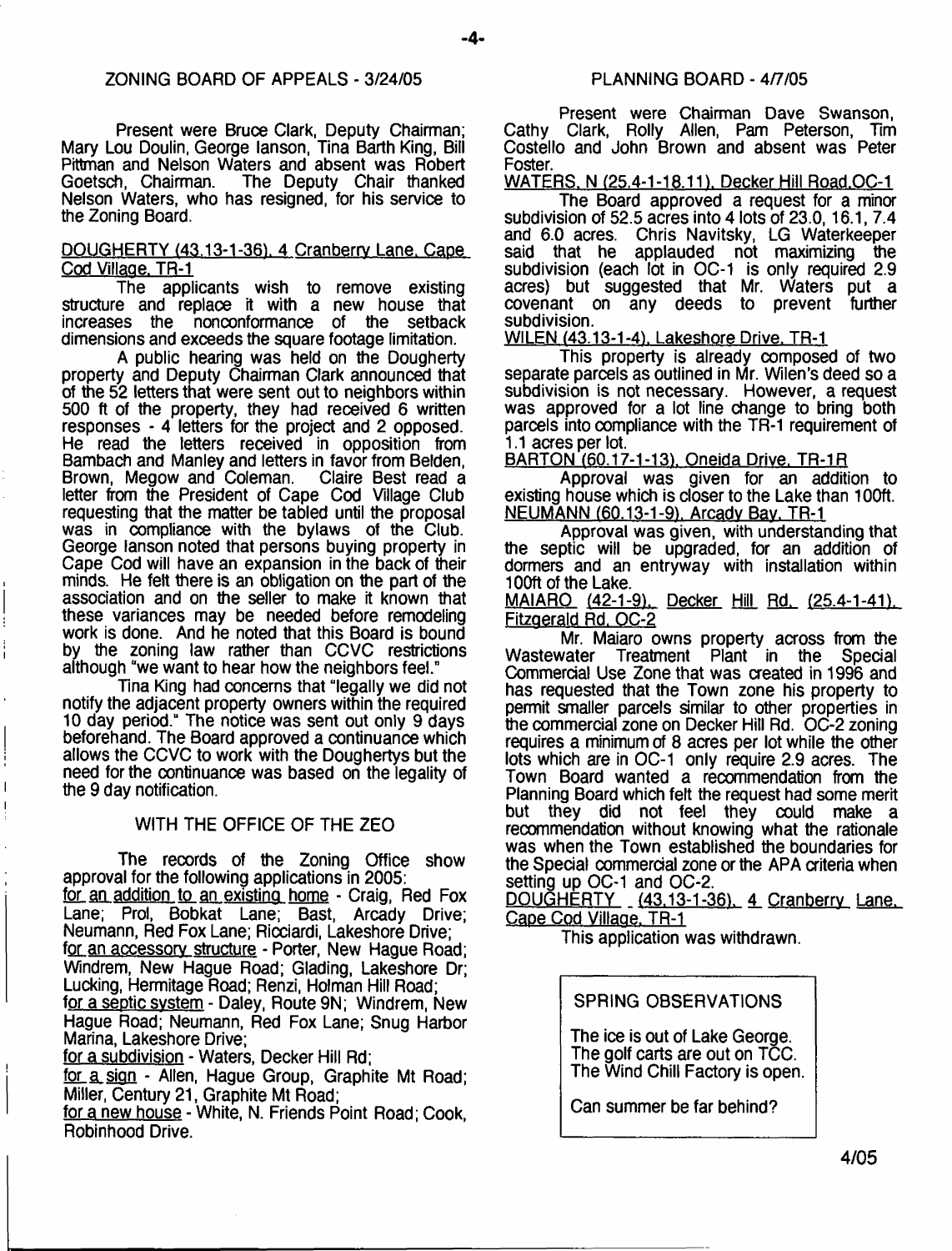#### TOWN BOARD MEETING - 4/14/05

All Board members were present for the public hearing on amendments to the Sewer Use Law. Revisions will be included in the code on the Hague website <townofhague.com>.

At the regular meeting a moment of silence was held for Elton Rising and John Braisted.

Highlights from the Committee Reports:

Assessor/Justice - Councilman Gladu reported that there have been discussions with the State and that it is hoped that the equalization rate will be in the range of 93-98. The 2004 assessment values will continue to be used for property in Hague except for some new construction or where there are major changes. Although there have been no meetings with the Ticonderoga assessment office, it is hoped that the state equalization rate will make a more equal percent of contribution to the school budget between Hague and Ticonderoga. Gladu reported that the state aid to the Ticonderoga school district has gone up by about 10% but with spending going up, the current projection is for a 2.9% increase in the school tax levy.

Buildings & Grounds/CC - Councilman Megow reported on continuing discussion and plans for corrective work on the community center building. CARE - Councilman Patchett reported that only about 10 people are using the program and that in order to get more people to participate, they are going to change eligibility requirements based on income tax statement rather than a bank statement. Fire - Councilman Gladu reported that he attended a HVFD meeting and has made a request for The Fire Department still plans to use the Town website.

Museum - Councilman Meola reported that they are still working on reducing the cost of the expansion.

Plannina/ZoninQ/Stormwater - ZEO Graham Bailey reported that the Town is still working on closure for issues with the Hague Fire Department, Reingold's property and Lobdell's complaint. He has arranged for a special training workshop for members of the Planning Board and Zoning Board for May 4 with representatives of the Department of State and APA. Other interested residents can contact him for information.

Supervisor Belden reported that he will meet with county officials and Art Hatfield to try new measures to resolve a stormwater issue which continues to affect the Hatfield property.

Sewer District 1 - The Town continues to look at items which need to be taken care of by the before the Town takes over the ownership of the Wastewater Treatment Plant.

The Town Board minutes, including full wording<br>ie resolutions, will be posted on: of the resolutions, will be posted on: [<www.townofhague.org/townofhague/Town%20Board/](http://www.townofhague.org/townofhague/Town%20Board/%e2%80%a8Board-Minutes.htm)  [Board-Minutes.htm>](http://www.townofhague.org/townofhague/Town%20Board/%e2%80%a8Board-Minutes.htm)

An "update on tax activities" by Councilman Gladu will soon be posted also.

Town Park/Beautification - The Board approved sending a letter to parents of students who are using the Town Park lot for skateboarding which will address the risks.

Youth - Councilman Meola reported that although he had signed up 11 Hague students for a Youth program in March they were unable to attend due to an event at the Ticonderoga schools. The camp at Silver Bay will be held again this year beginning on June 27.

#### Under unfinished business, the Board:

1. After reviewing all bids, renewed the Town insurance contract with Upstate Insurance for \$35,657 which was less than last year.<br>2. Approved June

2. Approved June 7 & 8th as Town Clean up days with an \$85 per ton disposal fee to Casella.<br>3. Benewed the agreement with Cas

Renewed the agreement with Casella Waste Management to run the Transfer Station with an increase in bag disposal prices and a change in hours.

#### Under new Business, the Board:

1. Scheduled a Public Hearing on the Scully request for a Wastewater variance for May 10th at 6:15pm prior to the next Board meeting.<br>2. Accepted a bid

2. Accepted a bid of \$750 from North Country Landscaping to prune, shape and dear debris from the Town Park.

3. Accepted a bid of \$33,700 from GF Electric for street lights on Rt. 8.

Approved resolution #40 calling for the collection of \$108,480 in 2005 sewer use fees.

Made changes in sewer rent assessment for O'Rourke, Platt and Schultz.

6. Approved \$1000 budgeted amount for Hague Senior Club for Memorial Day parade and celebration. The Town will get the permits for the banners.

7. Approved a request by the Town Clerk to use GFNB in Ticonderoga to deposit collected taxes in order to adhere to the 48 hr legal time limit for deposits.

8. Approved resolution #42 in support of a 2 week test period and burning of processed rubber by Ticonderoga International Paper Co.<br>9. Appointed Tim 0.

Appointed Tim Costello, who has passed the required test, as Waste Treatment Plant Operator (WTPO) with an increase of \$1500 for the rest of the year effective May 1 st.

10. Approved attendance by the WTPO at a NY Rural Water conference.

11. Appointed Martin Fitzgerald, Jr as a member of the ZBA to 12/31/05.

12. Rejected a bid of \$302 on the Dodge truck. (New bids may be submitted.)

13. Approved the Sewer use law changes.

14. Approved resolution #44 in favor of school tax reform.

15. Approved the use of the Community Center for the Chamber of Commerce Antique Show on July 16th and 17th, 2005.

16. Tabled resolution #45 on authorization for eCash Manager.

Supervisor's Report: Supervisor Belden reported that he had invested Town funds of \$1,000,000 in a CD for 9 months at 3.7%. 4/05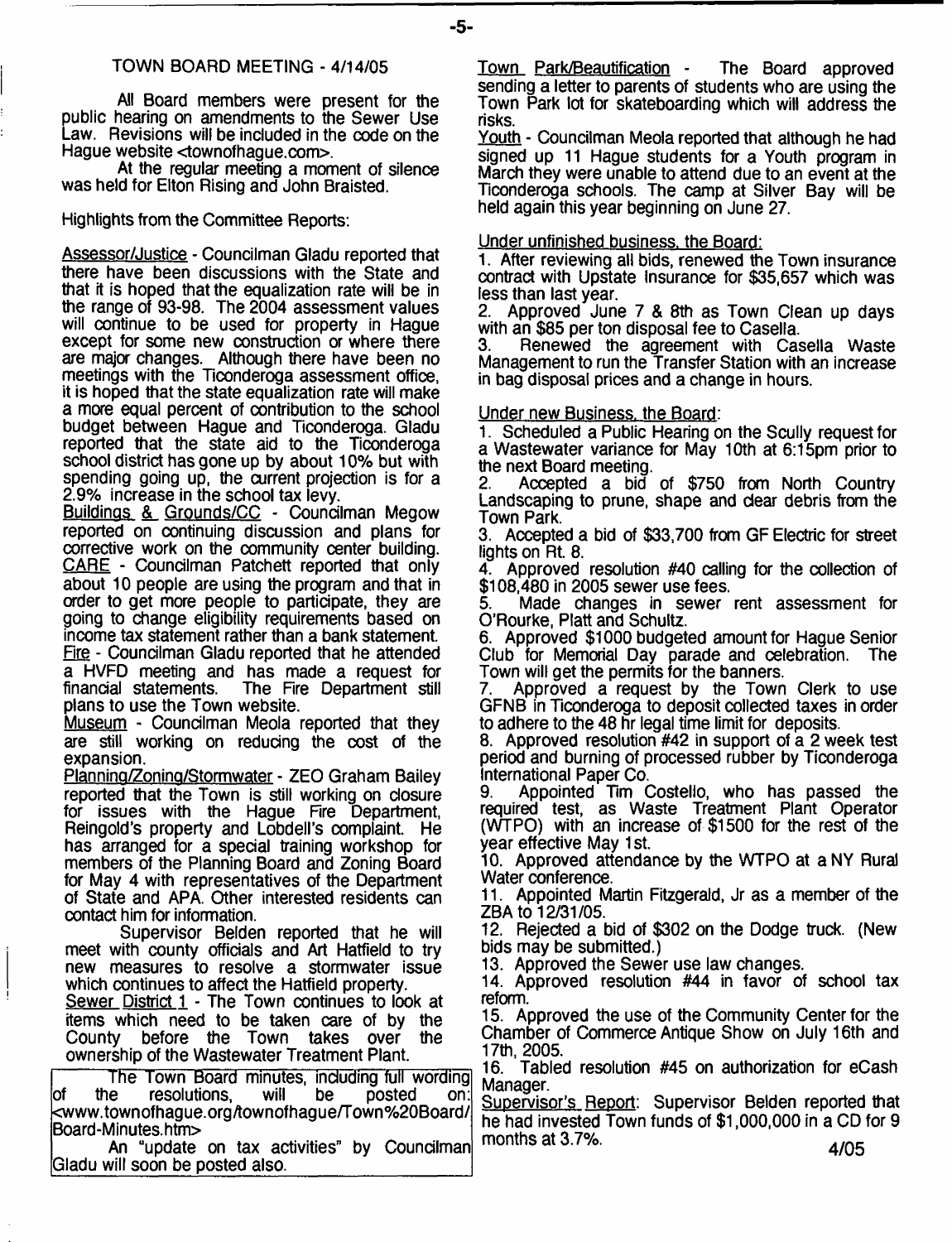#### HAGUE REAL ESTATE SALES DONATION OF HAGUE LAND TO LGLC

Area websites indicate there are over 20 properties (some are lots only) for sale in Hague with most of them on Lake George or with direct access. Prices range from \$40,000<br>to \$1,700,000. Other area towns are Other area towns are experiencing reassessments and finding that their property values have increased greatly as we did the past two years.

It remains to be seen what effect the high gas prices will have on property sales but several homes and lots were sold last fall and winter. The following Hague sales were recorded in Warren County in October through November of 2004: From Larkin to Roberts for \$55,000; \$735,000; Josten to Borden \$31,000;<br>DeLarm to Staepel \$15,000: Shattuck to DeLarm to Staepel \$15,000; Katz \$475,000; Marshall to Wood \$67,000; Merten to Randolph \$46,5000; Hawkins to Beneduce \$31,790 and \$155,210; Hippe to Sanchez & Joyce \$36,0000; DeMarino to Meyers \$187,000; Hurd, etal to Borrello \$250,000; Belden to LaPointe \$100,000.

These sales were recorded in 2005: From Case Western & Denison University to Neumann for \$895,000; Scott to Scott \$500,000; Beneficial Corp to Englert \$69,000; Werner to Obssuth \$895,000; Patchett to Sullivan \$80,000; Mascarelli to DeutscheBank \$113,848; Coon to Rudolph \$19,300; Doran to Daley \$61,500; Fritzky to Greenberg \$101,000; Roberts to Travers \$148,000; Rosu to Schnitzer \$25,000; Plesnarski to Plesnarski \$210,000; Lakeshore Garage, Inc to The Leach Trust, Florida **\$** 1**,**100**,**000**.**

#### LGLC WALKS

The Lake George Land Conservancy is sponsoring a "Spring Migration Birding Hike" at Pilot Knob Ridge Preserve in Fort Ann on Saturday, May 7th from<br>8:30AM to noon. Joan Robertson, member of the to noon. Joan Robertson, member of the Audubon Society and LGLC staff, will lead this exciting adventure to spot migrating song birds. The walk is of moderate intensity with some steep slopes. Binoculars are recommended.

On Saturday, May 21 from 9AM to 1PM, LGLC volunteer Nancy Wotton Scarzello (our own Hague Chronicle nature reporter) will lead a Botany Walk at the Cook Mt. Preserve in Ticonderoga. The Preserve boasts many habitats, from old beaver ponds to forests and thickets, that host a wide variety of native (and non-native, invasive) plants. Nancy will lead you along the Preserve's trails to discover the bold, the beautiful and the inconspicuous vegetation of the northern Lake George region. The walk will be easy, staying on the flat, lower portion of the Preserve. Bring a lunch or snack, if desired.

A substantial transfer of land from the Hague Adirondack Charitable Foundation to the Lake George Land Conservancy (LGLC) was recorded in the Warren County records at the end of 2004.

According to a press release from the LGLC, the Hague Charitable Foundation has donated a 2-acre parcel with approximately 315 feet of shoreline. Located at the intersection of Lakeshore Drive (Rt. 9N) and Graphite Mountain Road (Rt. 8), this land of the former Bywater Cabins was bought in the mid-1980's. The purchase ultimately protected the land from potential waterfront development, and the property now provides a scenic lawn and gardens to the residents of Hague.

"The Darrin Family and the Hague Foundation have always had a great love for Lake George and the surrounding region," explained Margaret Darrin, Trustee of the<br>Hague Foundation. "We recognize and "We recognize and support the important mission of the Lake George Land Conservancy in preserving the beauty and quality of the lake and the surrounding region for future generations to enjoy. We are excited to be able to contribute this parcel to the Land Conservancy in order to assist them in fulfilling their important mission."

The LGLC hopes to develop a partnership with the Town of Hague and its residents in order to maintain the space and continue its welcoming presence. Plans include developing expanded native species gardens to create an educational, working exhibit of indigenous flowers and shrubs.

#### DOWNTOWN HANGING BASKETS

There is still time to send your \$25 contribution to the hanging basket project in Hague. Please make check payable to The Enhancement Committee, Community Center, Hague, NY 12836. Include your name as well as the name(s) of person(s) you wish to honor.

New requests will be taken on a first-come-first-served basis, as the hanging poles become available after we hear from previous donors.

Brass markers are included in the \$25 donaton.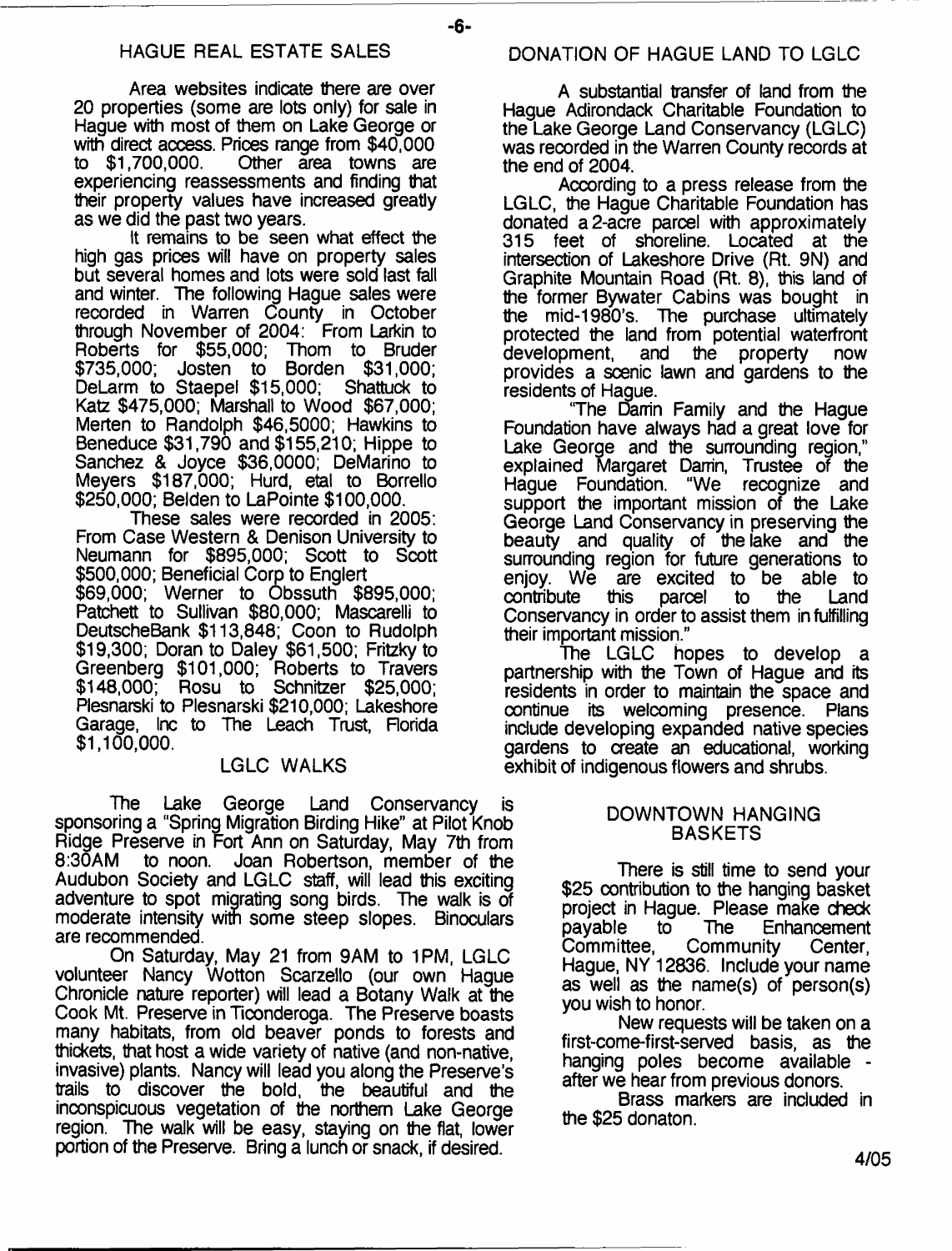# *~SGUb)VIbJGS~*

BORN: A daughter, Anna Gabriella, to Amy and Rich Lamperti on March 1, 2005. brother, Mario Charles. Delighted grandparents are Lois and Ed Konikowski of Arcady Bay.

BORN: A son, Zachary Ryan, to Zack and Shannon (Dickson) Hoover on March 14, 2005. Grandparents are Bob and Diane Dickson, Sabbath Day Point.

BORN: A boy, Chapman Foster, to Nicole and Peter Weber of St. Charles, IL, on February 5, 2005. Proud grandparents are Judy and Peter Foster, Hague. Great-grandmother is Jeannette Foster, formerly of Sabbath Day Point.

ENGAGED: Courtney Van Voorhis, daughter of Rudd and Peggy Van Voorhis of Wevertown and Hague, to Jack Batha of Rouses Point, NY. The wedding will take place in October 2005 at the Van Voorhis home in Wevertown.

DIED: Elton Rising, 89, on March 30, 2005 in Edgewater, FL. ETton was born and lived his entire life in Hague, until last year when he went to live with his nephew, Peter Barnett, formerly of Hague, now living in New Smyrna, FL He is survived by three nephews, Peter R. Barnett, James Rising and Patrick Rising.

DIED: Janet F. (Foster) Griffin, 97, of Elmira and Silver Bay on April 10, 2005. She is survived by her daughters Carol Griffin Ballou of Belmont, VT and Nancy Griffin Bryant of Elmira, NY; several grandchildren and great-grandchildren, and her brother, Gerald Foster of Westfield, NJ.

DIED: John MacBraisted, 85, on April 13, 2005 at Heritage Commons Adult Residence, Ticonderoga. Born in Port Henry, Mr. Braisted was a life Tong resident of Silver Bay. Survivors include his wife, Grace E. (Betty) Braisted, one son, James W., Silver Bay, two daughters Kathryn L. Santaniello, Silver Bay and Mary A. Kaier, Queensbury. He is also survived by nine grandchildren and seven great-grandchildren.

MEMORIAL SERVICE: For Leonard Corlew at the May Memorial Cemetery at 4:30PM on May 12 on what would have been his 90th birthday. Friends and family are welcome.

## Tl HIGH SCHOOL HONOR ROLL

The following Hague students have made the honor roll for the Ticonderoga HS 4th marking period: Grade 12: First Honors - Aren Laundree, Second Honors - Danielle Connors, Wyatt Peterson Grade 11: First Honors - Sarah Bissell Second Honors - Andrew Trombley Grade 10: First Honors - John Breitenbach, Akashia Swinton, Kacheena Trudeau Second Honors - Janine Best, Kelly McCoy, Grade 9: First Honors - Samantha Abare, Second Honors - Alanna Swinton

### CONGRATULATIONS!!!

#### HVFD AWARDS SCHOLARSHIPS

The Hague Volunteer Fire Dept, has recently established a scholarship fund available to any active member in good standing who is currently enrolled in a college, university or certified trade school. It shall be a one-time award, distributed annually.

The first scholarships have been awarded to: Thomas Haskell, son of Meg and Tom Haskell (Clinton Communty College-criminal justice); Jason Laundree, son of Karen and Doug Laundree (BOCES-building trades); and Bradford Zeyak, son of Sharon and Doug Zeyak (Siena-marketing Congratulations to these active young firemen.

The department also enrolled four new members at its April meeting. Welcome to Wendy Beeman, Bernadette and Josh Michalak and August Staubitz.

Don't forget to follow up the Memorial week-end parade on May 28 at the annual Firemens' Chicken Bar B-Q at the firehouse, 4-8pm.

As an active agency for the community, we welcome new member applications... jmc

#### BREITENBACH INDUCTED

Katie Breitenbach, daughter of John and Debbie Breitenbach, Hague, was inducted into Phi Beta Kappa at Bucknell University on April 8 .

New members are selected on their solid moral character and academic achievement and must have shown a wide range of studies, indding a strong background in liberal arts, sciences, language, and math.

Katie has a 3.9 GPA with a double major in psychology and English. She will graduate on May 22 and plans to attend Albany Law School in fall 2005.

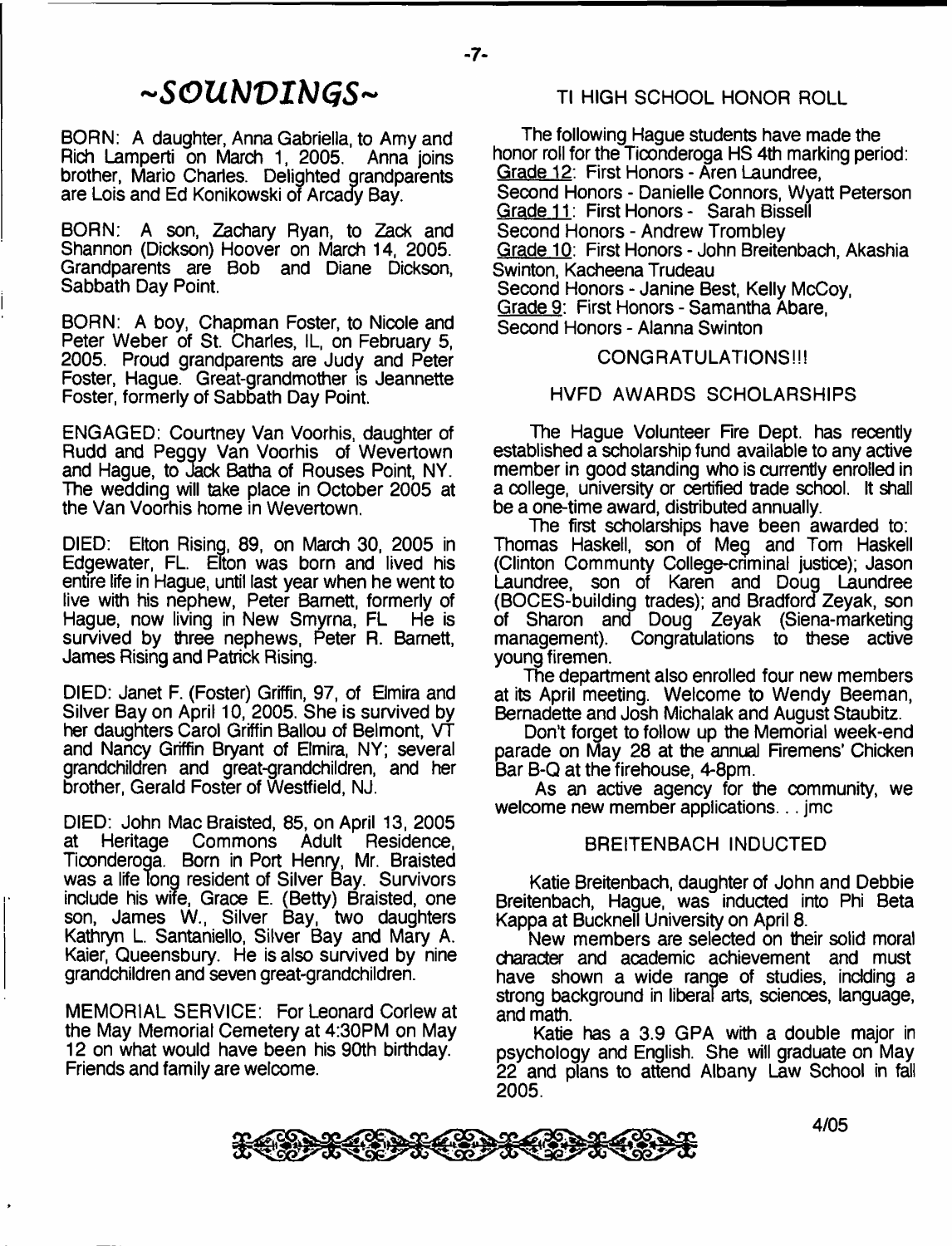Denise Huestis, Trustee of the Tconderoga Heritage Museum (the "1888 Museum," as we know it) on the comer of Tower Ave and Montcalm St. in downtown Ticonderoga, spoke at the Ticonderoga Kiwanis Club meeting recently concerning the town's industrial heritage.

Huestis presented a kaleidoscope of vignettes from 19th century Ticonderoga, including a number of readings from the Sentinel, Ticonderoga's former weekly newspaper. She detailed in former weekly newspaper. particular the inventions, some patented and some not, made by Victorian-age Ti residents. These included ground graphite for stove blacking, the earliest, relatively crude, mass-produced graphiteand-wood pencil, several types of increasingly stoves for marine numerous models of canal barges, and even the better cheese box that caused the dairy world to beat a path to its inventor's door. Huestis remarked on the phenomenon of such an oubreak of creativity in a town as small as Ticonderoga.

Huestis observed that the Heritage Museum is open daily from Memorial Day to Columbus Day. She added that she had recorded the events she had spoken of, along with many others, in the mueum's latest book, which she authored, <u>Once</u> Upon a River. The work's reference to a river is, of course, to Ticonderoga's LaChute River, a major waterway and power source in the town's industrial heyday.

The book is available at the Heritage Museum during the season and at a variety of local stores year-round. The price is \$20, half of which goes to support the work of the museum.

Ed. Note: If you haven't been to the Heritage Museum, I strongly recommend it be put on your places to visit this summer. If you have children, be sure to get the museum's list of weekly programs put on especially for them...djh

#### LENDER NEW LGA EXECUTIVE

The Lake George Association has announced that C. Walter Lender of Ticonderoga has been named its new executive director chosen from a field of more than 40 candidates from across the country. He becomes only the third executive director for the Association, replacing Mary-Arthur Beebe, who is retiring from the LGA after more than 26 years.

Previously, Lender was employed by Fort Ticonderoga as the Director of Development/Government and Corporate Relations Officer. Lender relishes the challenge of moving from a non-profit with a focus on history to one focused on the environment and natural resource conservation. "I want my kids to grow up knowing Lake George like I knew it when I was a kid,'' he stated.

-8-

As of July 1, 2005, new rates for garbage collection will be in effect at the Transfer Station under the agreement between Casella Waste Management and the Town of Hague approved by the Town Board at their April meeting. While most of the pricing remains the same, disposal of the 15 and 30 gallon bags will each cost an additional \$.50. Metal scrap will be charged \$10 per yard.

New hours will also be in effect as of July 1st. The Transfer Station will be open all year on Wednesdays and Saturdays from 9 am to 5 pm. During July and August only, it will be open on Sundays from 12 noon to 4 pm.

#### CARTOONS AT BLUE MOUNTAIN LAKE

On display now until May 13, 2005, is an exhibit of original editorial cartoons by area cartoonist Stan Burdick of Ticonderoga at the Adirondack Lakes Center for the Arts in Blue Mt. Lake, NY.

The collection is called "Life and Laughter - 2004" and contains art pieces that appeared in the Lake Champlain Weekly publication during 2004.

Among the featured cartoons can be seen the race to the presidential election with Kerry and Bush, a humorous slant on the gay marriage trend, and the gas price escalation.

Burdick has been staff cartoonist for the Glens Falls Post -Star, the Plattsburg Press-Republican, The Hague Chronicle and other newspapers. He takes pleasure in creating spoofs and spin-offs of both national regional events. His work often depicts current cultural trends with a humorous twist.

For further information contact 518-585-7015 or [tfguild@capital.net.](mailto:tfguild@capital.net)

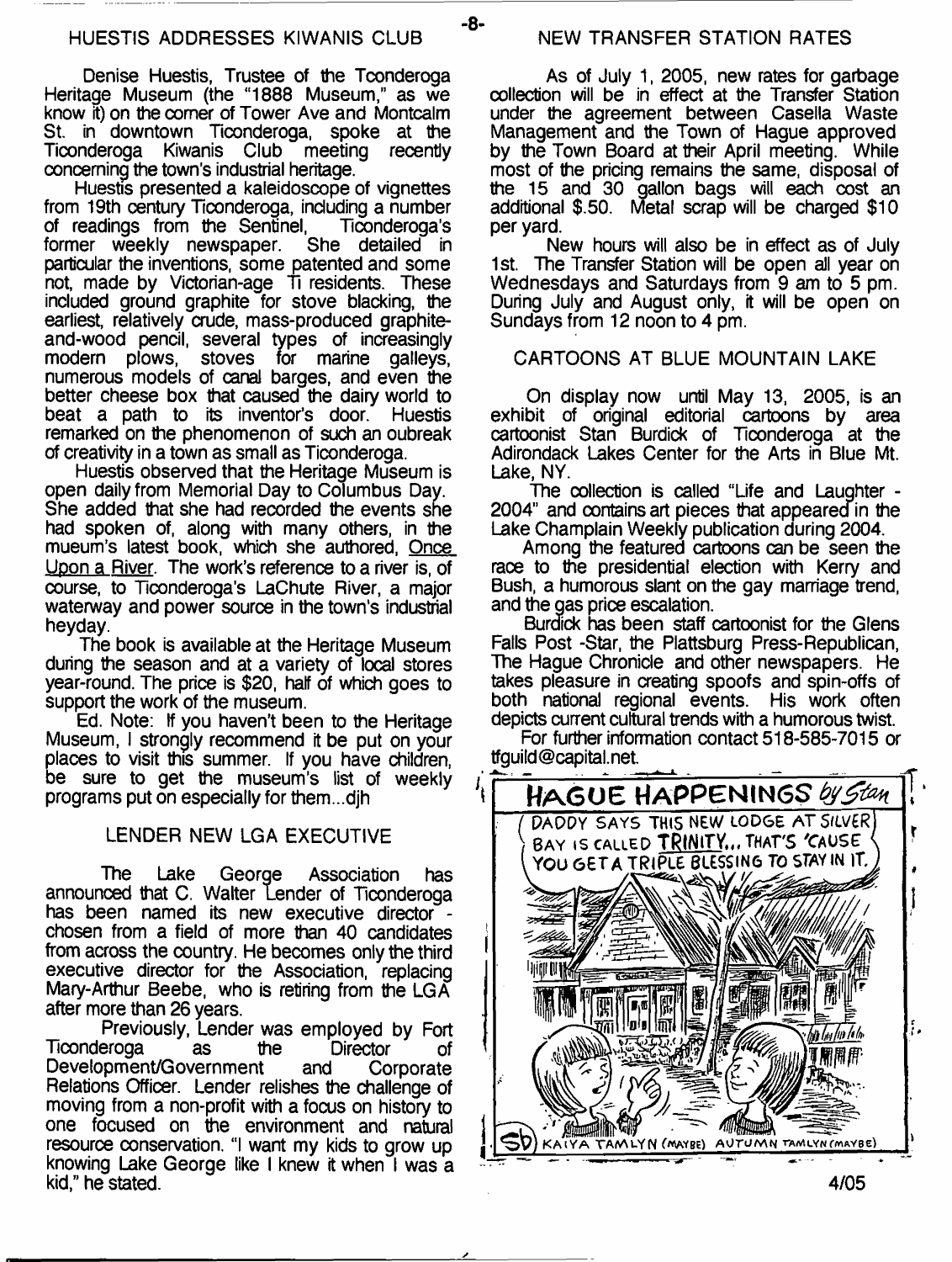-9-

#### Trailing Arbutus  $\sim$  the Mayflower by Nancy Wotton Scarzello

My grandmother often told me of the Trailing Arbutus, the Mayflower that used to grow in the woods next to our house in Forest Bay. grandfather would pick the fragrant blossoms for her in the spring when they arrived at the lake in May, but she hadn't seen them in years and could only tell me of their beauty and fragrance. I searched for them too, but they eluded me as well and I had to be satisfied with the nostalgic stories of the early years at the lake.

Trailing Arbutus, a member of the Rhododendron family, is a creeping evergreen shrub. The plant has 2-4" leathery oval leaves, grows 2-4" high and spreads along the ground on rusty, hairy stems for only about *12r.* It likes to grow in part sun and shade on north or east-facing slopes and its blossoms are white to pink waxy bells that form clusters at the tip of the stems in May.

The heady perfumed fragrance of the flowers holds after picking and this made for spicy, sweet scented corsages and boutonnieres for the cut flower industry of the late 19th century; the leaves stay green through the winter and were a favorite winter decoration making the widespread harvest of this plant a cause for alarm. In response to this, a group of Bostonian women formed what was to become the New England Wildflower Society and helped pass a law making it illegal to commercially harvest the plants. It is still protected today, currently listed as "exploitably vulnerable" by the New York State Protected Native Plants Regulations because of its inability to recover from repeated harvesting and its low transplant survival rate.

I was delighted and excited last summer, when I found several plants growing along the trail in the Gull Bay Preserve  $\sim$  the first I had ever seen! And then, while hiking up the Cook Mountain Preserve Trail, I had to crawl under a fallen tree blocking the trail and found myself face to face with another! There I was, on my hands and knees, staring at this little plant calling after my husband who was already hiking on ahead, "Hey! There's Trailing Arbutus here!" He shook his head, rolled his eyes and kept walking, thinking it was just an excuse for me to take yet another rest, but it took that close a look for me to notice and sometimes that is what it takes to find a treasure.

This spring I'm going to take another look for the elusive plant in Forest Bay, and return to both the Gull Bay Preserve and Cook Mountain in hopes of seeing  $\sim$  and smelling  $\sim$  the blossoms my grandmother spoke of so long ago.

 $\overline{\phantom{a}}$ 

#### WEATHER NEWS by Mary Lou Doulin

Hurrah! At last the beautifull weather is upon us. Finally, after such an extended winter pattern we can now be confident that great conditions will be with us for at least the next six months.

When spring enters between March and April every year I revert back to the same excitement I felt as a six year old. The first days of full sun and gently warming breezes, not to mention the robin's first appearance, triggers that sensational feeling. It took longer this year and I would say that spring fever hit on March 31 when the thermometer skyrocketed to 62 degrees. Snow melt, heavy rains, rising streams and ice jams in early April called for flood warnings and watches. Now, three weeks later, due to the wonderful sunshine and breezes. we are hearing warnings about dryness and brush fires.

The ice left the lake April 14-15, depending upon where you looked. Not much smelt ran this year in the Hague brook. Looks like spring is springing all around.

## ANNUAL CLEANUP DAYS

Tuesday, June 7th and Wednesday, June 8th have been designated as the cleanup days by the Town. From 7am to 3 pm on those days, residents may take one standard size pickup truck load to the Transfer Station containing only sorted acceptable items. There is no cost to residents as the Town will reimburse Casella Management at the rate of \$85 per ton for waste collected on those days

For Hague residents age 60 or over and those who are handicapped, items will be picked up by the Town Highway Department on Tuesday, June 7th between the hours of 6 am and 2 pm for those registered. In order to arrange for this pickup, residents must register by Friday, June 3rd by calling the Community Center at 543-6161. The items for pickup must not exceed a combined total that would fit into a standard size pickup and they must be sorted and placed at the curbside by Monday, June 6th.

Those items that are acceptable include white goods (stove, washer, dryer, etc but NO refrigerators, freezers) and furniture (chairs, TV, sofa, rugs, etc.) but NO air conditioners, propane tanks, dehumidrfiers, recyclables, garbage, brush, construction material or tires. NO metal (wire fence, pipe, bicycles, gas grill, etc) should be included because these items can be taken to the transfer station for FREE during regular hours.